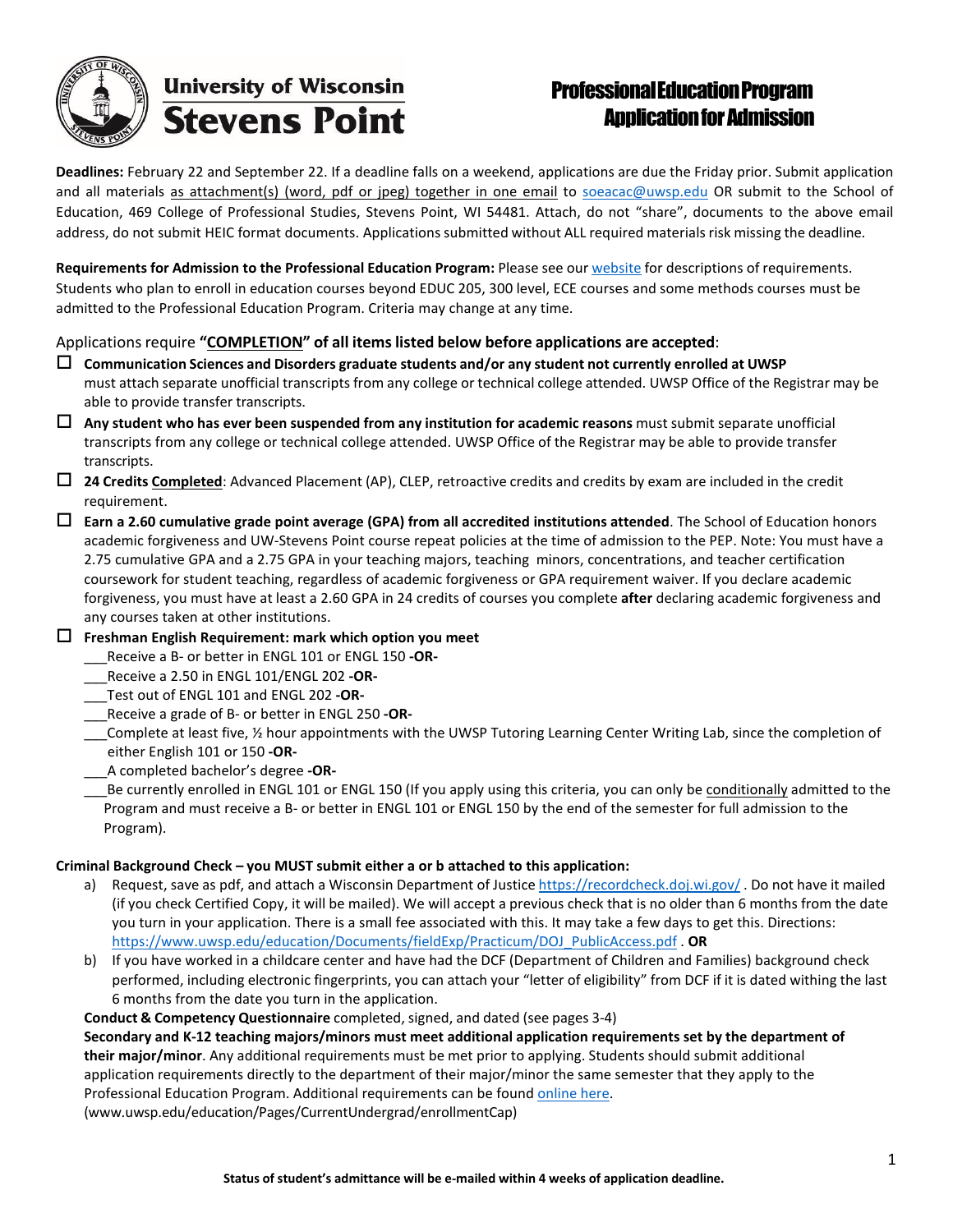| letter for ID#):                                                |                                                                                                                                                                                                                                                                                                                                                                                                                                                                                                                                   |                                                                                                                                                                                                                                                                                                                                                         | Date of Application: ___________________UWSP Student ID# _________________(If recently admitted to UWSP, check your admission                                                                                                                                                                                                               |  |
|-----------------------------------------------------------------|-----------------------------------------------------------------------------------------------------------------------------------------------------------------------------------------------------------------------------------------------------------------------------------------------------------------------------------------------------------------------------------------------------------------------------------------------------------------------------------------------------------------------------------|---------------------------------------------------------------------------------------------------------------------------------------------------------------------------------------------------------------------------------------------------------------------------------------------------------------------------------------------------------|---------------------------------------------------------------------------------------------------------------------------------------------------------------------------------------------------------------------------------------------------------------------------------------------------------------------------------------------|--|
| Name: Name                                                      |                                                                                                                                                                                                                                                                                                                                                                                                                                                                                                                                   |                                                                                                                                                                                                                                                                                                                                                         |                                                                                                                                                                                                                                                                                                                                             |  |
| Last                                                            | First                                                                                                                                                                                                                                                                                                                                                                                                                                                                                                                             | Middle                                                                                                                                                                                                                                                                                                                                                  | (Previous)                                                                                                                                                                                                                                                                                                                                  |  |
| Street                                                          | City                                                                                                                                                                                                                                                                                                                                                                                                                                                                                                                              | State                                                                                                                                                                                                                                                                                                                                                   | Zip                                                                                                                                                                                                                                                                                                                                         |  |
|                                                                 |                                                                                                                                                                                                                                                                                                                                                                                                                                                                                                                                   |                                                                                                                                                                                                                                                                                                                                                         |                                                                                                                                                                                                                                                                                                                                             |  |
| attending).                                                     | Other Email (if you do not yet have a UWSP email): _____________________________                                                                                                                                                                                                                                                                                                                                                                                                                                                  |                                                                                                                                                                                                                                                                                                                                                         | You will be receiving your admission letter via UWSP email unless you do not yet have a UWSP email assigned to you (not yet                                                                                                                                                                                                                 |  |
|                                                                 |                                                                                                                                                                                                                                                                                                                                                                                                                                                                                                                                   |                                                                                                                                                                                                                                                                                                                                                         | Do you already have a 4-year degree? If yes, from what school Down Date received: 2000                                                                                                                                                                                                                                                      |  |
| <b>Intended Teaching Majors:</b>                                |                                                                                                                                                                                                                                                                                                                                                                                                                                                                                                                                   | <b>Intended Teaching Minors:</b>                                                                                                                                                                                                                                                                                                                        |                                                                                                                                                                                                                                                                                                                                             |  |
|                                                                 |                                                                                                                                                                                                                                                                                                                                                                                                                                                                                                                                   |                                                                                                                                                                                                                                                                                                                                                         |                                                                                                                                                                                                                                                                                                                                             |  |
| application.<br>Do not complete: For office use only            | Semester-(Check one): Fall _______ Spring ______ Year __________________________<br>Wisconsin DOJ check (no older than 6 months) or DCF form<br>Questionnaire Completed, signed, dated and returned<br><b>UWSP Transcripts or DPR</b> Credits Earned Construction Construction Construction Construction Construction Constr<br><b>Transfer Campus</b> Credits Earned<br><b>Transfer Campus</b> Credits Earned<br><b>_____Transfer Campus______________________</b> Credits Earned_____________<br>Transfer Campus Credits Earned | Points Earned<br><u>Letter and the set of the set of the set of the set of the set of the set of the set of the set of the set of the set of the set of the set of the set of the set of the set of the set of the set of the set </u><br>Points Earned <b>Example</b><br>Points Earned______________<br>Points Earned <b>No. 2018</b><br>Points Earned | (Elementary Majors)? NOTE: If you do not already have a graduation plan, you must talk to Maggie Beeber prior to submitting this<br>Cumulative Grade Point Earned _________<br><b>Cumulative Grade Point Earned</b><br><b>Cumulative Grade Point Earned</b><br><b>Cumulative Grade Point Earned</b><br><b>Cumulative Grade Point Earned</b> |  |
|                                                                 |                                                                                                                                                                                                                                                                                                                                                                                                                                                                                                                                   |                                                                                                                                                                                                                                                                                                                                                         |                                                                                                                                                                                                                                                                                                                                             |  |
| Freshman English Requirement<br>___Earned bachelor's degree-OR- | B- or better English 101 Grade - OR- English 150 Grade<br>Test out of English 101 and English 202 -OR-<br>Grade of B- or better earned in English 250. Grade - - OR-<br>currently enrolled in ENGL 101 or ENGL 150 (for conditional admittance only)                                                                                                                                                                                                                                                                              |                                                                                                                                                                                                                                                                                                                                                         | Met with the UWSP Tutoring Leaning Center Writing Lab tutors for at least five, 1/2 hours sessions AFTER the completion of English 101 or 150 -OR-                                                                                                                                                                                          |  |
|                                                                 |                                                                                                                                                                                                                                                                                                                                                                                                                                                                                                                                   |                                                                                                                                                                                                                                                                                                                                                         |                                                                                                                                                                                                                                                                                                                                             |  |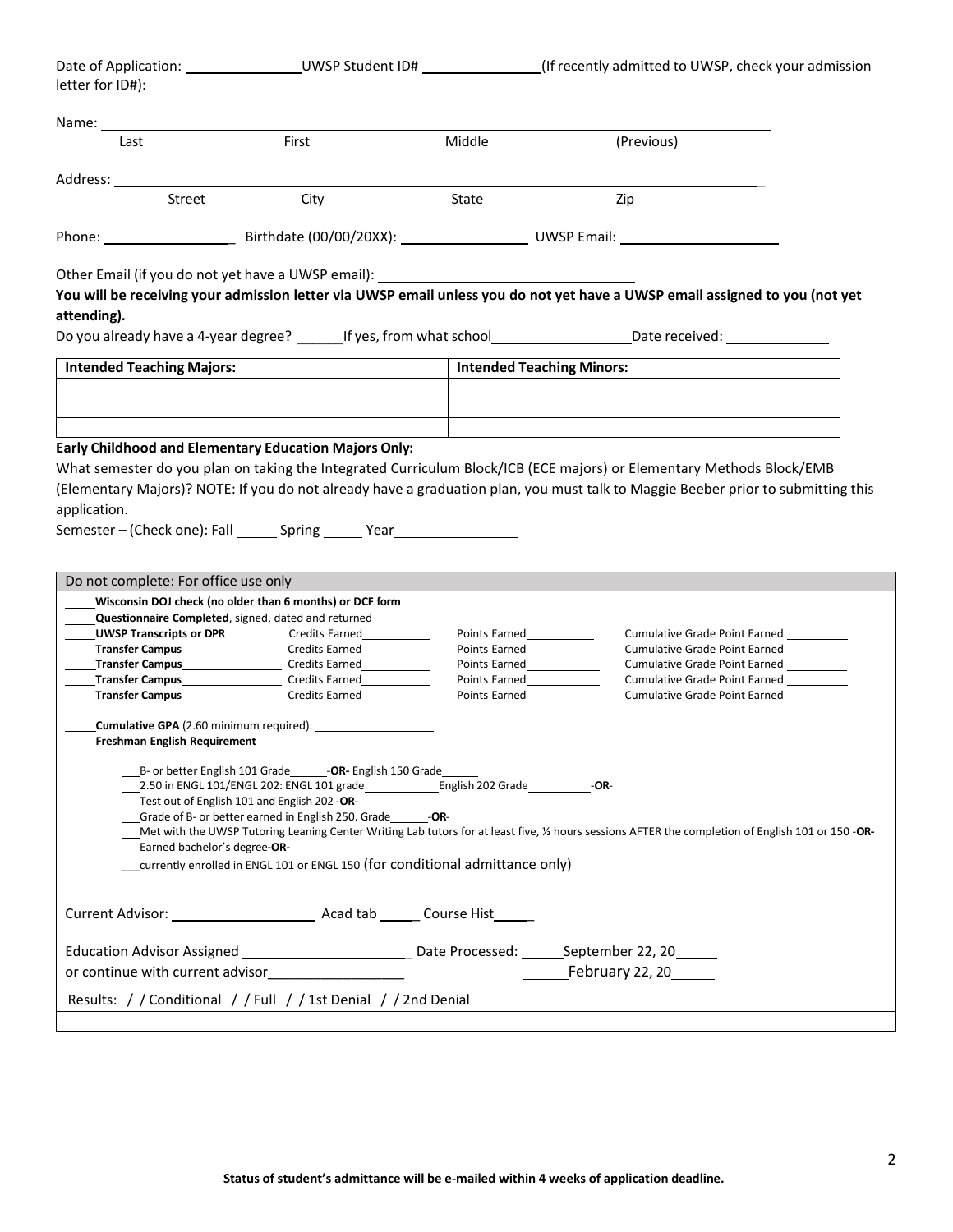### Professional Education Program Dispositions Expectations

The University of Wisconsin-Stevens Point (UWSP) School of Education (SOE) faculty, staff, and school-based partners believe that well-prepared teacher candidates understand and effectively demonstrate the knowledge, skills and dispositions of the teaching profession. According to the National Council for Accreditation of Teacher Education (2008, p. 89-90), professional dispositions are defined as:

professional attitudes, values, and beliefs demonstrated through both verbal and non-verbal behaviors as educators interact *with students, families, colleagues, and communities. These positive behaviors support student learning and development.*

We have the responsibility of assessing future educators' application of knowledge, skills, and dispositions in coursework and school settings to ensure effectiveness in their teaching. Candidates are expected to conduct themselves in a manner consistent with the highest degree of professionalism. It is important for candidates to recognize when their own dispositions may need to be modified and develop plans to do so.

Effective educators come from diverse backgrounds, and have varied opinions, interests, abilities, and personalities. However, we believe that some effective educator qualities are common to all good educators. These qualities include: adapting to social, cultural, economic and demographic patterns; skillfully using technology and other educational tools to promote teaching and learning; and acting in caring, fair, professional, respectful and responsible ways.

Therefore, all UWSP professional education candidates are assessed on and expected to show growth in the following dispositions throughout their teacher preparation program:

- 1. Inclusive Excellence
- 2. Responsibility for Self and the Fostering of Collaborative Relationships
- 3. Reflectivity about Teaching, Learning, and Interactions
- 4. Creativity and Critical Thinking in Teaching, Learning and Problem Solving
- 5. Perseverance for Excellence
- 6. Professionalism in Teaching, Learning and Interactions

The complete Dispositions Model is available online at [http://www.uwsp.edu/education/Documents/CurrentUndergrad/dispositionsmodel.pdf.](http://www.uwsp.edu/education/Documents/CurrentUndergrad/dispositionsmodel.pdf)

**I, , have read, understand and agree to abide by the Professional**  Dispositions Policy of the UWSP School of Education Professional Education Program (PEP) throughout my program of study. I also understand **that, as stated in the policy, my Dispositions documents may be disclosed to school officials with a legitimate educational interest in the information.**

**By typing your name below, you are agreeing to the rules and expectations of the program.**

**Legal Name Date** 

## Conduct & Competency Questions

Questions 1-14 are taken from the Wisconsin Department of Public Instruction teacher license application. Question 15 is specific to UW Stevens Point. You will be required to answer these questions at different points in your teacher preparation program: 1) Application to Professional Education Program, 2) Application to Student Teach and 3) Application for your Wisconsin Teaching License. These questions are subject to change.

Below are the Conduct and Competency (C&C) questions that all applicants must answer as part of the application process. Applicants must respond to ALL questions fully and truthfully. Incomplete responses will delay/stop the application process. Inaccurate responses can result in denial of an application. There may be multiple parts to a question, depending on an applicant's response to the original question.

*Note: For any "Yes" answers to questions, applicants will be required to attach a detailed written explanation, in their own words, describing the facts and* circumstances associated with what they are reporting. Applicants must also provide complete copies of documents associated with the matter that can corroborate / *illuminate their explanation of the incident. These may include the criminal complaint, judgment of conviction, police reports, disciplinary letters/findings, correspondence, etc., as applicable. (Note: Court history information printed from the CCAP web site is NOT sufficient.)*

YES NO 1. Have you ever been disciplined for alleged misconduct in the course of any employment or as a member of any licensed or regulated profession?

YES NO 2. Have you ever resigned, retired, been disciplined, been dismissed or been non-renewed from any teaching or other school position, in part, for alleged: "Immoral conduct?" ("Immoral conduct" means conduct or behavior that is contrary to commonly accepted moral or ethical standards and that endangers the health, safety, welfare or education of any pupil. "Immoral conduct" includes the intentional use of an educational agency's equipment to download, view, solicit, seek, display, or distribute pornographic material. (Sec. 115.31(1)(c), Wis. Stats.)).

YES NO 3. Have you ever resigned, retired, been disciplined, been dismissed or been non-renewed from any teaching or other school position, in part, for alleged "Incompetence?" NOTE: "Incompetence" means a pattern of inadequate performance of duties or the lack of ability, legal qualifications or fitness to discharge required duties, and which endangers the health, welfare, safety or education of any pupil. (PI 34.35(1)(d), Wis. Admin. Code)).

YES\_\_\_ NO\_\_\_ 4. Have you ever had a permit, certificate or license to teach or perform other school duties denied, revoked, suspended or surrendered?

YES\_\_\_ NO\_\_\_ 5. Is any disciplinary action in any jurisdiction currently pending against you regarding your educationally related license or employment, or any other professional license or employment?